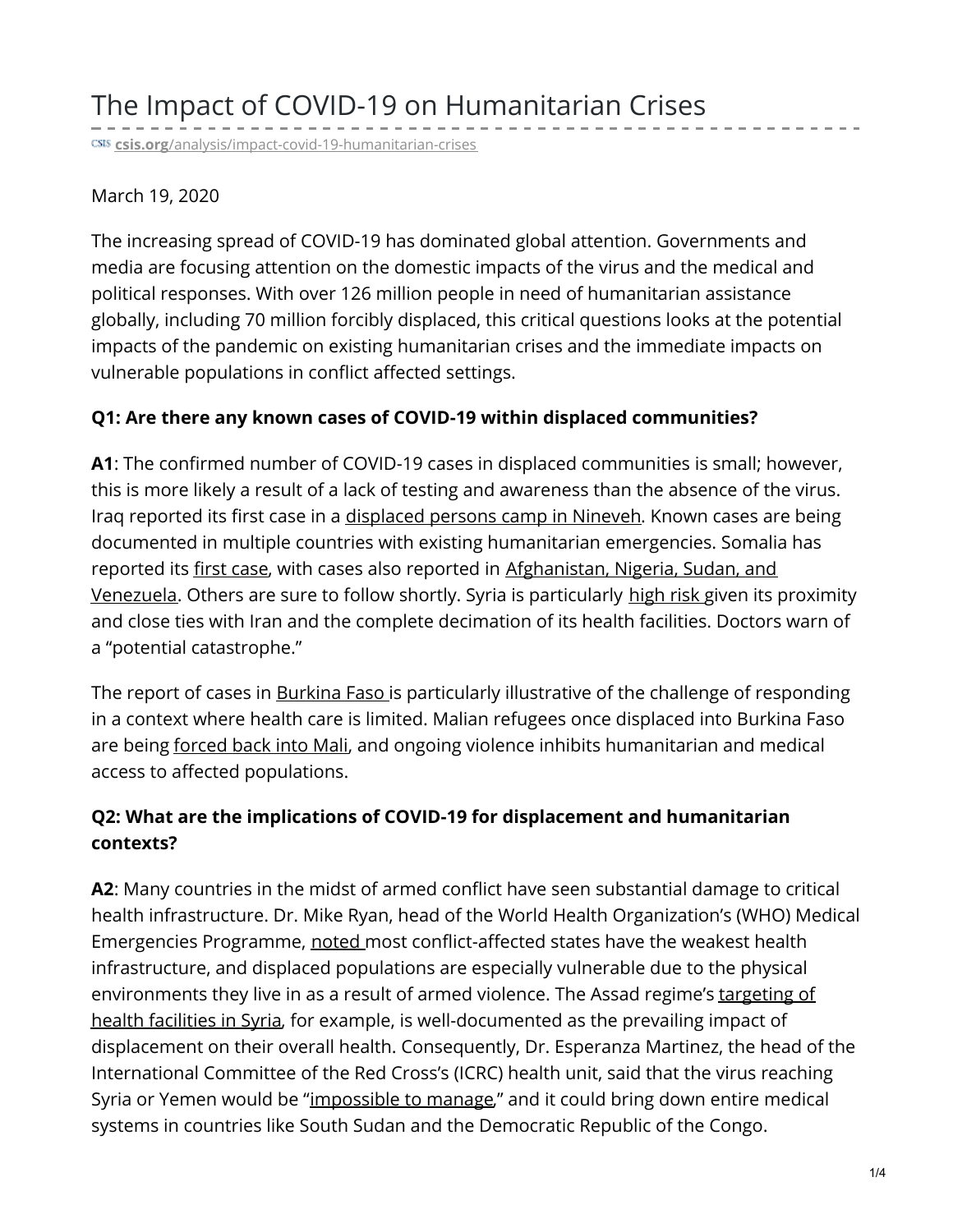Many refugee camps suffer from insufficient hygiene and sanitation facilities, creating conditions conducive to the spread of disease. Official response plans in the United States, South Korea, China, and Europe require social distancing, which is physically impossible in many displacement camps and in the crowded urban contexts in which many forcibly displaced people live. [Deteriorated](https://www.npr.org/sections/goatsandsoda/2020/03/11/814473308/opinion-refugees-are-especially-vulnerable-to-covid-19-dont-ignore-their-needs) health conditions due to malnutirition, poor sanitation, lack of access to clean water, and basic medical care means displaced populations are acutely vulnerable. Jan Egeland, director general of the Norwegian Refugee Council, has [warned](https://www.nrc.no/news/2020/march/coronavirus/) that COVID-19 could "decimate refugee communities." Though far from the only areas of concern, the density of the [Rohingya](https://www.aa.com.tr/en/asia-pacific/coronavirus-fear-grips-rohingya-camps-in-bangladesh/1764588) camps in Cox's Bazaar, Bangladesh and the [restrictions](https://www.jpost.com/Middle-East/Concerns-grows-over-an-outbreak-of-coronavirus-in-Gaza-621035) on movement and limited health capacity within the Gaza Strip portend a very dire outcome if COVID-19 spreads into those places. As attention also focuses on the potential impact to health care workers domestically, humanitarian organizations are grappling with the responsibility of duty of care to their staff working in humanitarian contexts while striving to maintain the provision of essential services.

National policies of isolation in reaction to the spread of COVID-19 also have negative consequences for persons facing humanitarian emergencies. For example, Colombia closed its border, which effectively cut off "a vital supply and healthcare lifeline for thousands of Venezuelans needing assistance." The UN High [Commissioner](https://www.thenewhumanitarian.org/news/2020/03/16/colombia-venezuela-border-closure-coronavirus) for Refugees (UNHCR) and [International](https://reliefweb.int/report/world/iom-unhcr-announce-temporary-suspension-resettlement-travel-refugees) Organization for Migration have announced a halt to refugee resettlement programs as some host governments have stopped the intake of refugees and imposed travel restrictions as part of their official response.

Compounding these challenges is the reality that humanitarian funding—already barely able to keep up with global demand—may become impacted. Donor states are considering [reprograming](https://www.thenewhumanitarian.org/news/2020/03/12/Coronavirus-emergency-aid-funding) funding already allocated toward humanitarian crises for the COVID-19 response, or restricting funding altogether as calls for stimulus packages and domestic spending on internal health responses increase. The U.S. Congress is [considering](https://www.washingtonpost.com/us-policy/2020/03/17/trump-coronavirus-stimulus-package/) a stimulus proposal potentially exceeding \$1 trillion to combat the economic impact of the virus; it begs the question of how voluntary contributions for humanitarian bodies like UNHCR, UNICEF, and the World Food Programme, may be impacted.

In a somewhat ironic twist, the coronavirus could also present opportunities for reductions in conflict. The [European](https://eeas.europa.eu/delegations/libya/76170/call-humanitarian-cessation-hostilities-libya-light-coronavirus_en) Union has called for the cessation of hostilities and a stop to military transfers in Libya to allow authorities to focus on responding to the health emergency. The Islamic State has put out repeated messages in its Al-Naba newsletter calling for fighters not to travel to [Europe](https://www.independent.co.uk/news/world/middle-east/coronavirus-isis-europe-spain-italy-france-uk-covid-19-pandemic-latest-a9403421.html) and to reduce [attacks](http://saharareporters.com/2020/03/17/coronavirus-isis-warns-fighters-stay-safe-not-kill) while focusing on staying free from the virus. It is too early to say if the threat of the virus has impacted combatant behavior in any major conflict zones. The potential for a humanitarian pause to respond to the health implications of the virus is worth watching and encouraging.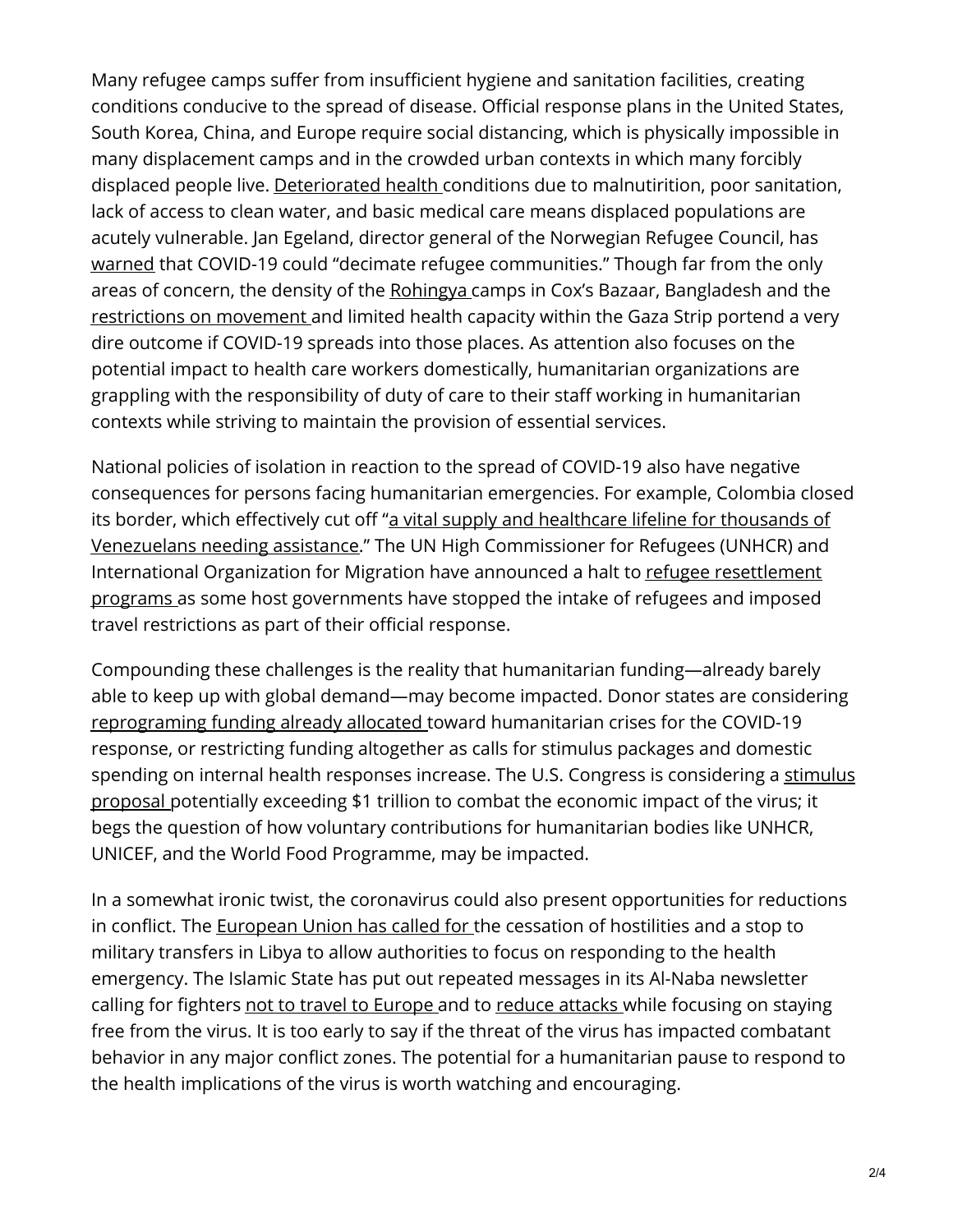## **Q3: What lessons can be learned from existing humanitarian responses for the United States?**

**A3**: As hospitals in <u>[Italy](https://www.theatlantic.com/ideas/archive/2020/03/who-gets-hospital-bed/607807/)</u> and the [United](https://www.theatlantic.com/ideas/archive/2020/03/one-doctor-prepares-coronavirus/608068/) States grapple with potential shortages of equipment and personnel and the need for triage, lessons can be learned from how humanitarian organizations provide medical care and other essential services in situations of armed conflict. Humanitarian responses are universally underfunded, forcing organizations to make difficult choices about allocation of resources to achieve the greatest humanitarian outcomes. The fundamental humanitarian principle of impartiality is predicated on the notion that humanitarian action must be carried out on the basis of need alone, giving priority to the most urgent cases of distress. Policymakers in the United States should consult [humanitarian](https://www.thenewhumanitarian.org/opinion/2020/03/18/coronavirus-pandemic-emergency-ethics) organizations for guidance on ethically managing challenging operations with scarce resources.

Many doctors are comparing the health care response to managing field hospitals in situations of armed conflict. For those that have been in conflict zones, watching the Chinese government erect a [hospital](https://www.csis.org/analysis/coronavirus-update-rapid-construction-medical-facilities) in Wuhan in mere days was eerily familiar. While there is not a universally agreed approach on how to make determinations of need in triage scenarios, in 2017, the WHO and ICRC convened an expert [meeting](https://www.humanitarianresponse.info/en/operations/stima/document/guidance-triage) on triage, with a special emphasis on having a system in place to seamlessly transition from regular operations to surge. A key takeaway from that exercise is of critical relevance for COVID-19: having agreed upon standards in place for how decisions are to be made, and how to transition from routine to surge capacity, is essential to ensuring the best outcome for patients.

Finally, this is an opportunity to reflect on the nature of humanitarian work overseas and ensure it is not overlooked even as Americans consider the challenge faced domestically. The potential economic impact of this pandemic are massive. As a means to stop the spread of COVID-19 in humanitarian and displacement contexts, some economists are pointing to donations to reliable [humanitarian](https://www.washingtonpost.com/opinions/2020/03/16/some-ways-people-can-help-soften-economic-impact-coronavirus-locally-globally/) organizations responding to the pandemic overseas while injecting critical cash into the economy.

As the United States grapples with the prospect of real medical vulnerability, there is an opportunity to foster greater understanding of the needs of conflict-affected and forcibly displaced communities overseas. Médecins Sans Frontières (MSF) has now opened up facilities in four [locations](https://www.msf.org/msf-starts-covid-19-coronavirus-response-activities-hospitals-italy) in Italy, portending the possibility that humanitarian organizations might similarly open up operations within the United States. The International Rescue Committee has already begun work in [Seattle,](https://www.rescue.org/article/coronavirus-update-who-will-be-hit-hardest-outbreak) the Bay Area, and Boise in coordination with the Centers for Disease Control. The United States would be smart to consider expanding such cooperation as the health situation deteriorates. Cooperating with reliable humanitarian organizations domestically will be critically important to both respond to the needs of the population while building greater understanding of the vital work they do in humanitarian settings abroad.